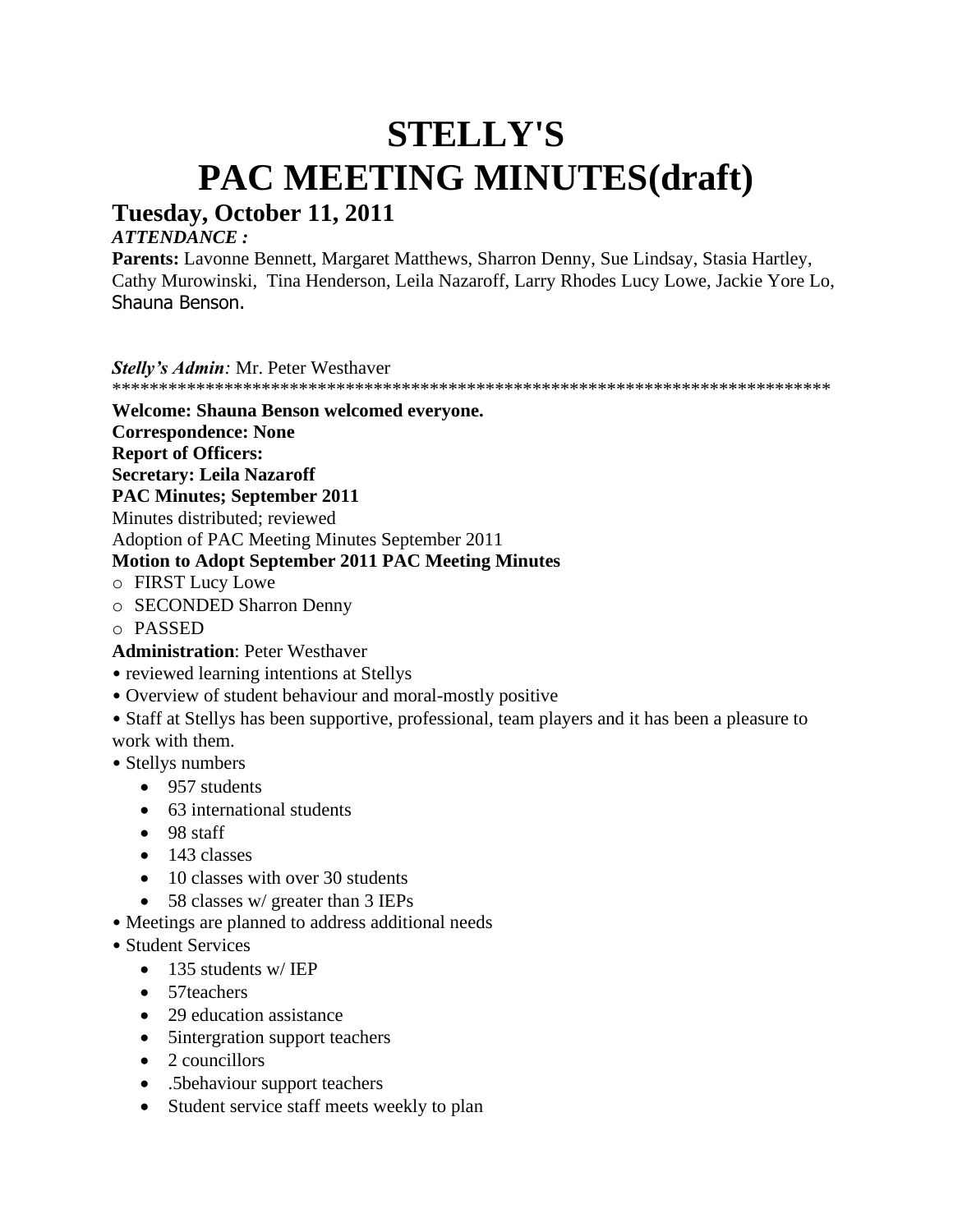- School goals
- Stellys learning community
	- Climbing wall
	- Guidebook for parents on website
	- Communication- website and teacher contact
	- Early closure to be Oct 27 or Nov  $3^{\text{rd}}$
	- Breakfast club
	- Intramural activities
	- Website- school connect and email subscription
- Problem resolution process
	- Teacher
	- Principle/vice principle
	- Assistant superintendant
	- Superintendant
	- Mediator
	- Board of education

### **Questions to Mr. Westhaver from parent group:**

- Question: Are 2 councillors enough for a school this size?
- Answer: no
- Question: can invoices be requested from the office?
- Answer: yes

### **SPC / School Planning Council Rep;** Sharon Denny and Heather

Met with Peter

- Impressive organization and planning
- Professional
- Sincere on meeting needs
- Requirements for IEP, grads etc
- School politics-teachers a fully engaged
- Website-upto date and impressive
- Up to parents to stay involved-tools are provided
- Thanks to Mr Westhaver for being so organized, personable and for being a good mentor.

**COPACS Rep;** Jacqueline Peacock and Lavonne Bennett are sharing the position.

- Good turnout for the Oct  $6<sup>th</sup>$  meeting
- Dr Elder discussed the teacher job action
- Teacher communication with parents is encouraged
- Grade 12 final grades should be available at the office

### **CPF**

- Magazine Fundraiser still on going
- Planning has started for the grade  $1/12 k/1$  reading event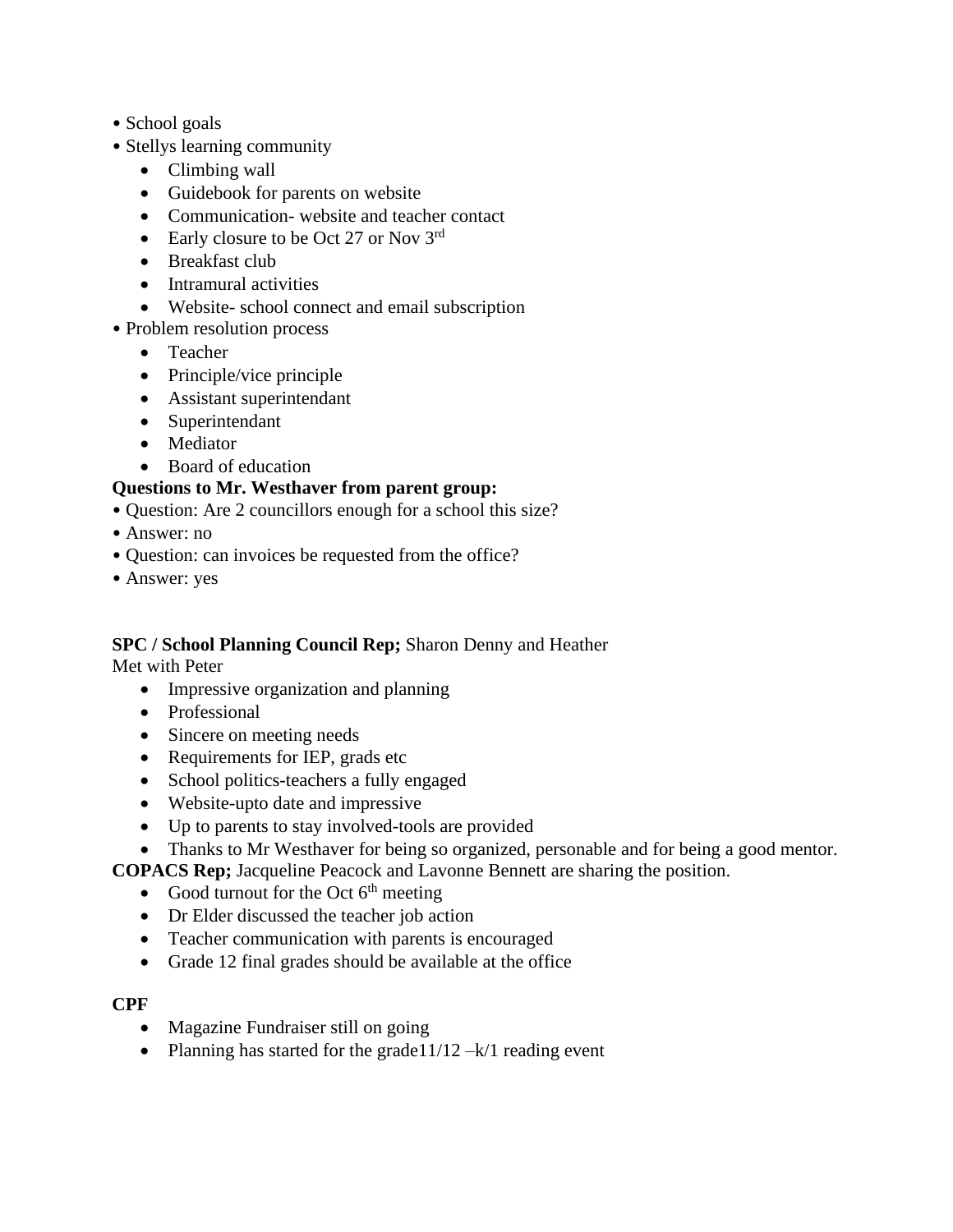### **Treasurer's Repor**t; Sue Lindsay **Motion to Adopt June 2011 Treasurer's Report**

- o FIRST Stasia
- o SECONDED Lavonne Bennet
- o PASSED

# **Committee Reports:**

- **Breakfast Club**
- •still looking for a coordinator

# **Budget**

- Gaming has requested further explanation of our funding
- \$700 for marine is curriculum based and needs to be moved from gaming to general.
- Stasia explains budgeting process and anticipation of funds

# **Science Lad Sea Aquarium**

- Set up, maintained and removed for the summer by a local company. West Wind Sea Lab
- Valuable resource
- It is a \$1250 value provided to Stellys for \$700

# **Travel to BCCPAC and COPACS conferences**

• \$600

# **Funding Requests**

# **Dishwasher for the First Nations Meeting Room Kitchen Motion was made to remove the dishwasher from the requests. Discussion**

- A dishwasher is a luxury in this economic climate
- Approval can help build trust
- Breaks down to \$4/student
- The space that the dishwasher will service holds events for large groups
- Daily lunch program
- Visiting Elders
- Food safe

# **Motion made to approve the dishwasher and move it from gaming to general funds.**

- o First-Margaret Matthews
- o Second-Larry Rhodes

### **Passed**

# **Gym Wall Mural**